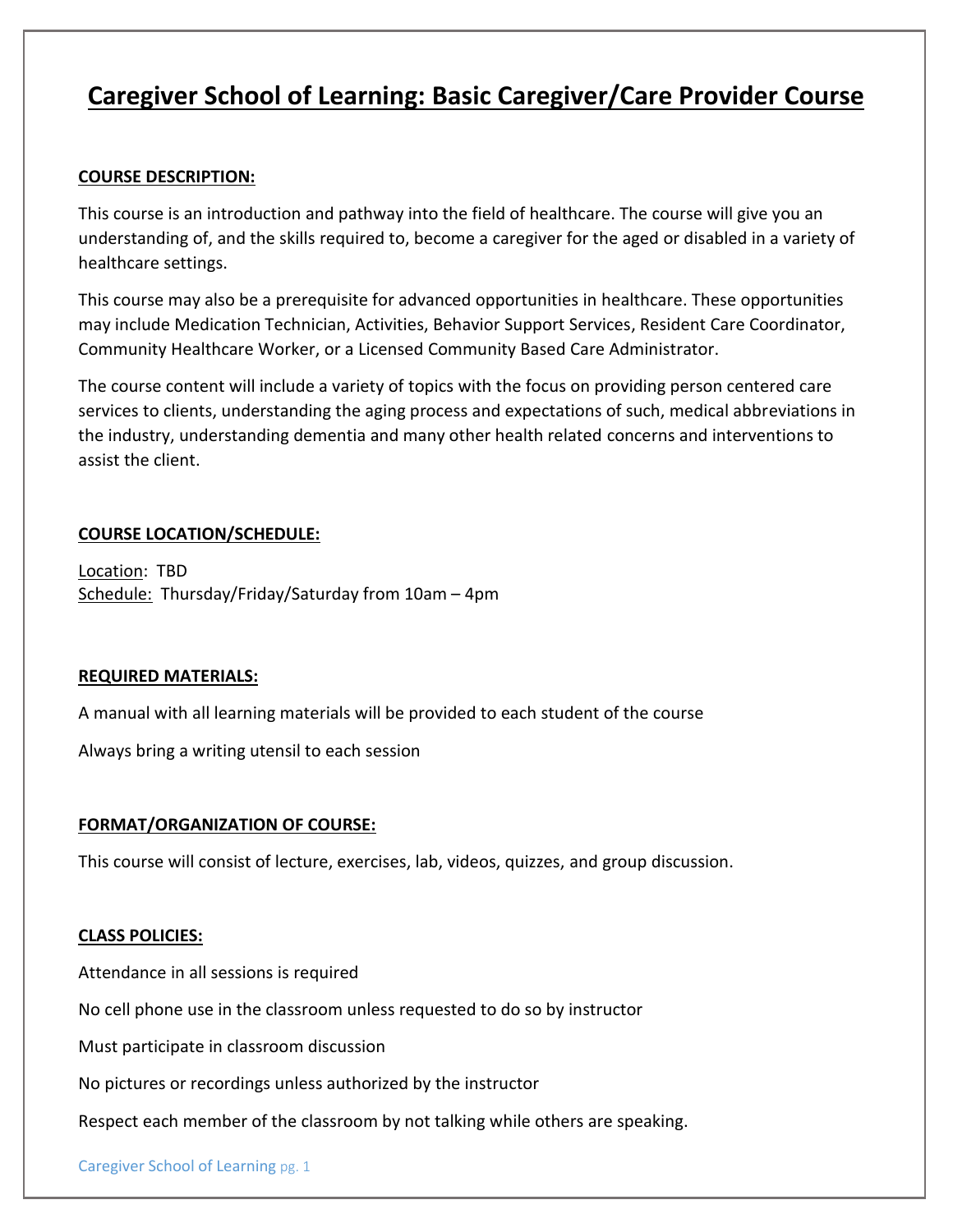#### **COURSE OUTLINE:**

### **DAY 1:**

- Introductions and Expectations
- Consent form
- RUBRIC
- Attitude Test
- Careers in Healthcare
- Types of Care settings
- Principals of Assisted Living
- Healthcare Industry/Rules
- Resident Rights
- Abuse Guide
- General Terminology in healthcare
- Medical terminology
- Communications Skills with Residents
- Soft Skills/Customer Service
- Normal Aging
- Aging and Disease Processes

## **DAY 2:**

- Infection Control
- Body Mechanics
- Safety
- Observation and Documentation
- Person Centered care
- Service Plan/Evaluations
- Behaviors
- Activities
- Dietary
- Activities of Daily Living (ADL)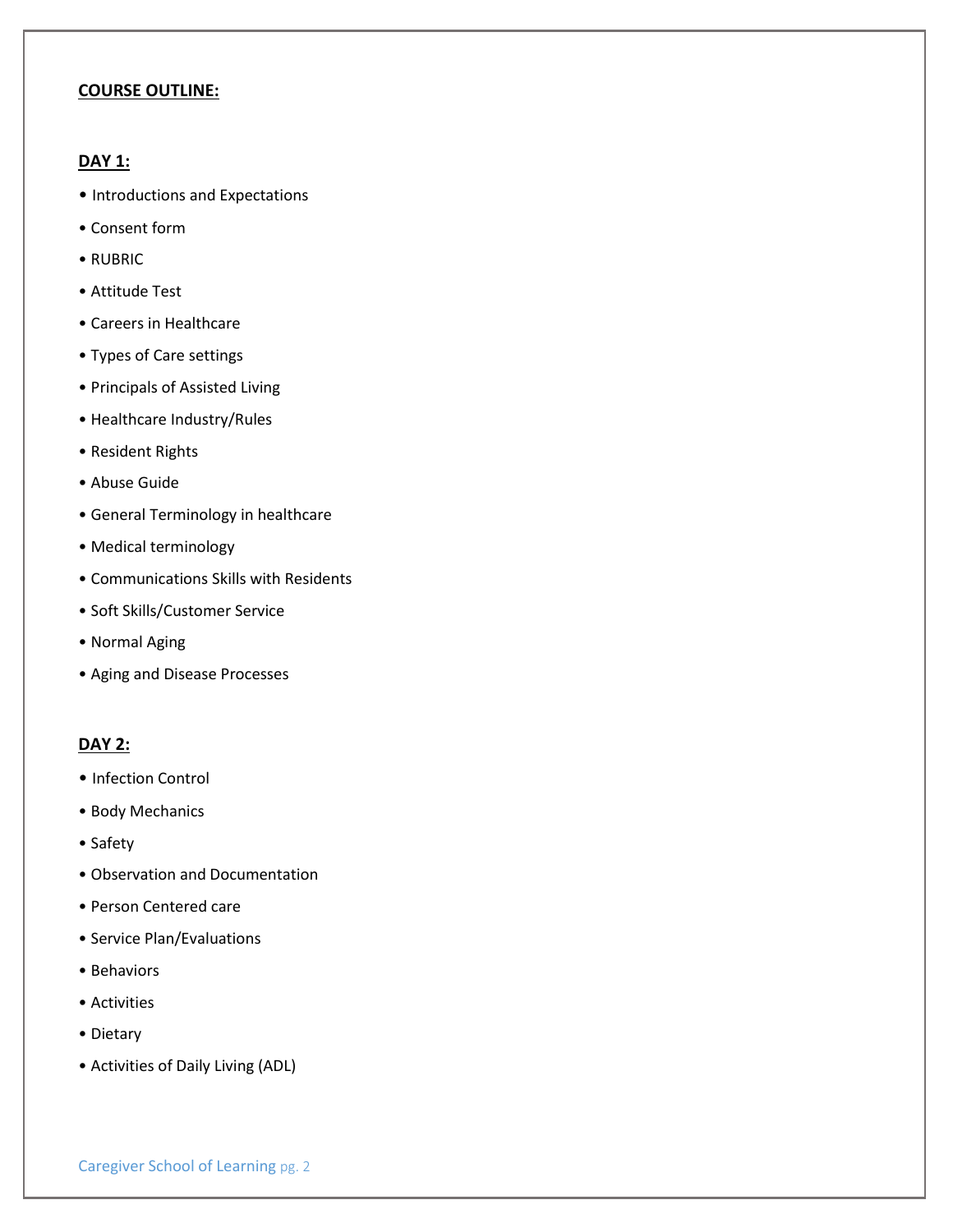## **DAY 3:**

- Activities of Daily Living (ADL)
- Demonstration and evaluation of Activities of Daily Living (ADL)
- Breakout Sessions
- Employer Forum/Interview Process
- Celebration

## **COURSE OBJECTIVES:**

- 1. Learn what it takes to become a hero/champion of compassionate care that makes a real difference in people's lives
- 2. Acquire an understanding of Person-Centered Care
- 3. Learn about Community Based Care (CBC) and the principles that support that care environment.
- 4. Gain the skill sets that are necessary to provide Activities of Daily Living care to the clients that you serve.
- 5. Attain a general understanding of diseases and disease management
- 6. Acquire a basic knowledge of the rules that govern the Community Based Care.
- 7. Increase understanding of how communication skills and great customer service are key elements in any healthcare career.
- 8. Acquire the knowledge to understand the details of what dementia is and the skills to assist those with dementia.
- 9. Determine how to support clients with behavioral issues.
- 10. Attain an understanding of how the body ages and what you can expect to see in older adults and the disabled.
- 11. Acquire knowledge of safety/emergency measures that must be understood in all healthcare settings.
- 12. Learn basic medical terminology skills.
- 13. Understand what a service plan is and how it is developed.